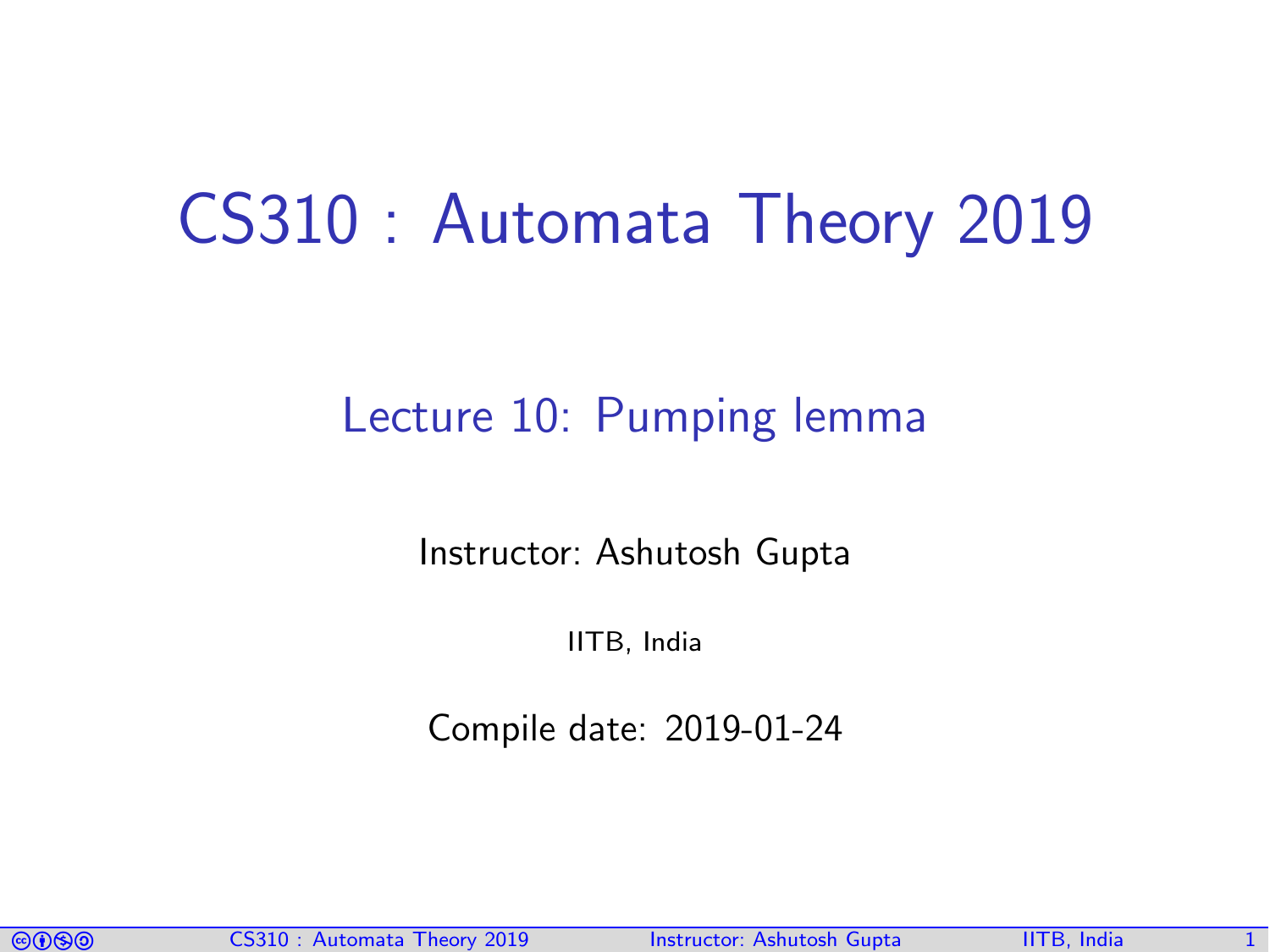#### Non-regular languages

Are there languages that are not regular?

Yes!

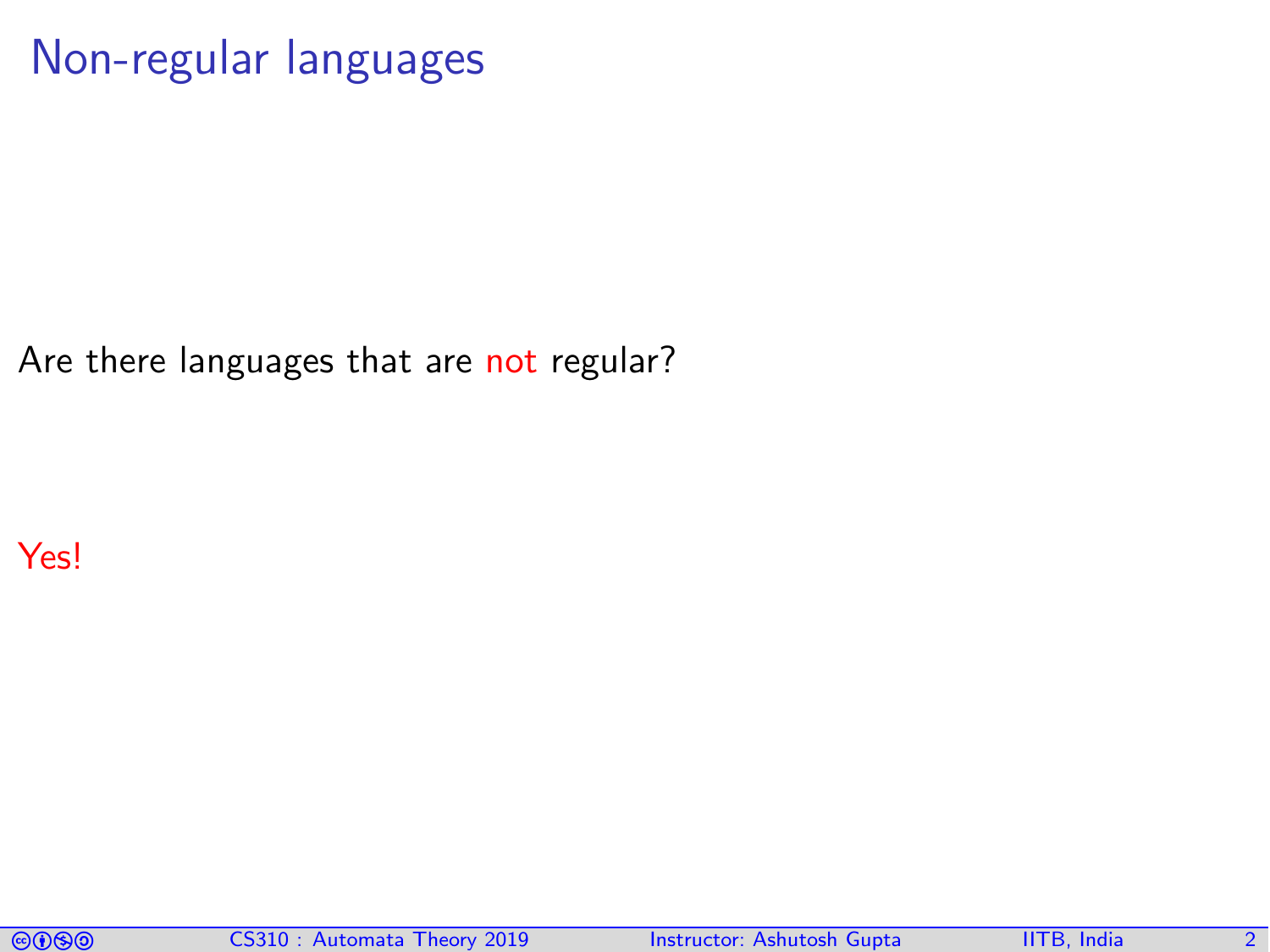Example: non-regular languages

Example 10.1 Consider the following language

$$
L_{eq}=\{0^n1^n|n\geq 0\}
$$

Theorem 10.1

 $L_{eq}$  is not a regular language.

Proof.

Let us suppose  $L_{eq}$  is regular. So, there is a DFA A such that  $L(A) = L_{eq}$ .

Since A has finite states and due to the pigeonhole principle, there must be different  $i$  and  $j$  such that  $0^i$  and  $0^j$  bring  $A$  to the same state.



...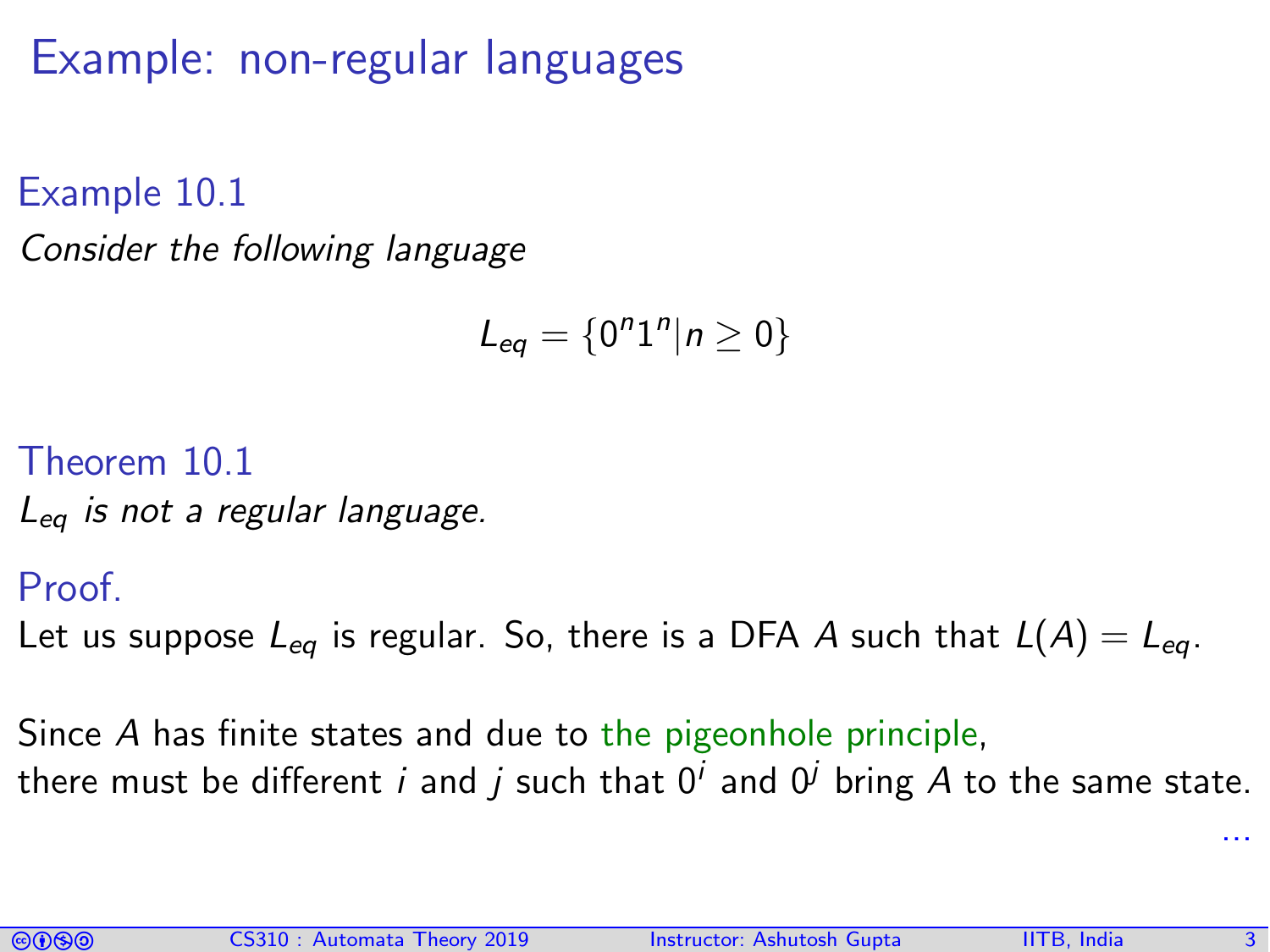#### Jargon alert: pigeonhole principle

Pigeonhole principle states that if n items are put into m containers, with  $n > m$ , then at least one container must contain more than one item.



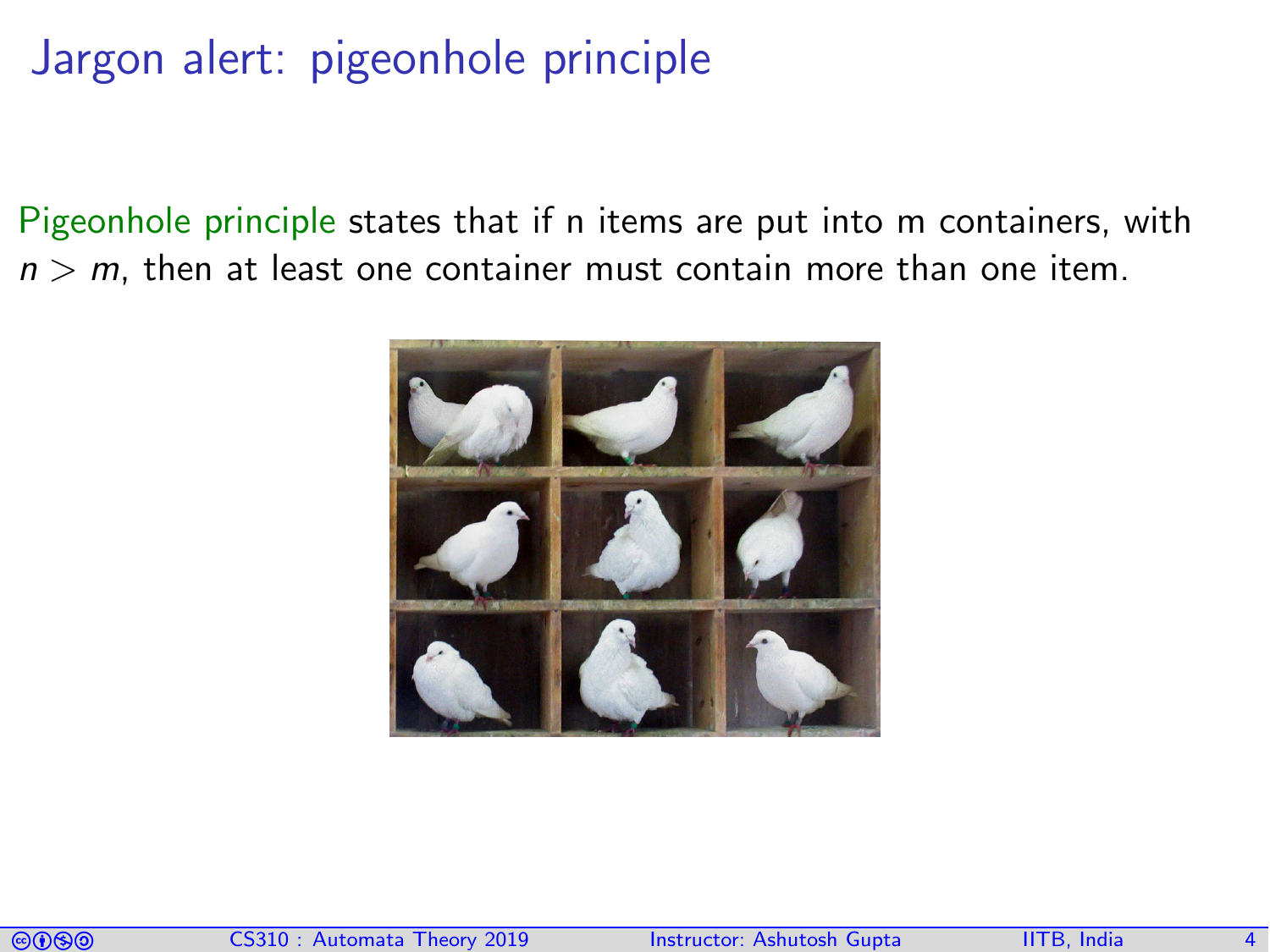Example: non-regular languages II

Proof(contd.)

Afterwords, let us feed  $1^i$  to the automaton.

Since the automaton is deterministic,  $0^i1^i$  and  $0^j1^i$  will land on same state.



Since  $0^i1^i \in \mathcal{L}_{eq}$ ,  $q'$  is accepting.

Therefore,  $0^j 1^i \in L(A)$ . Contradiction.

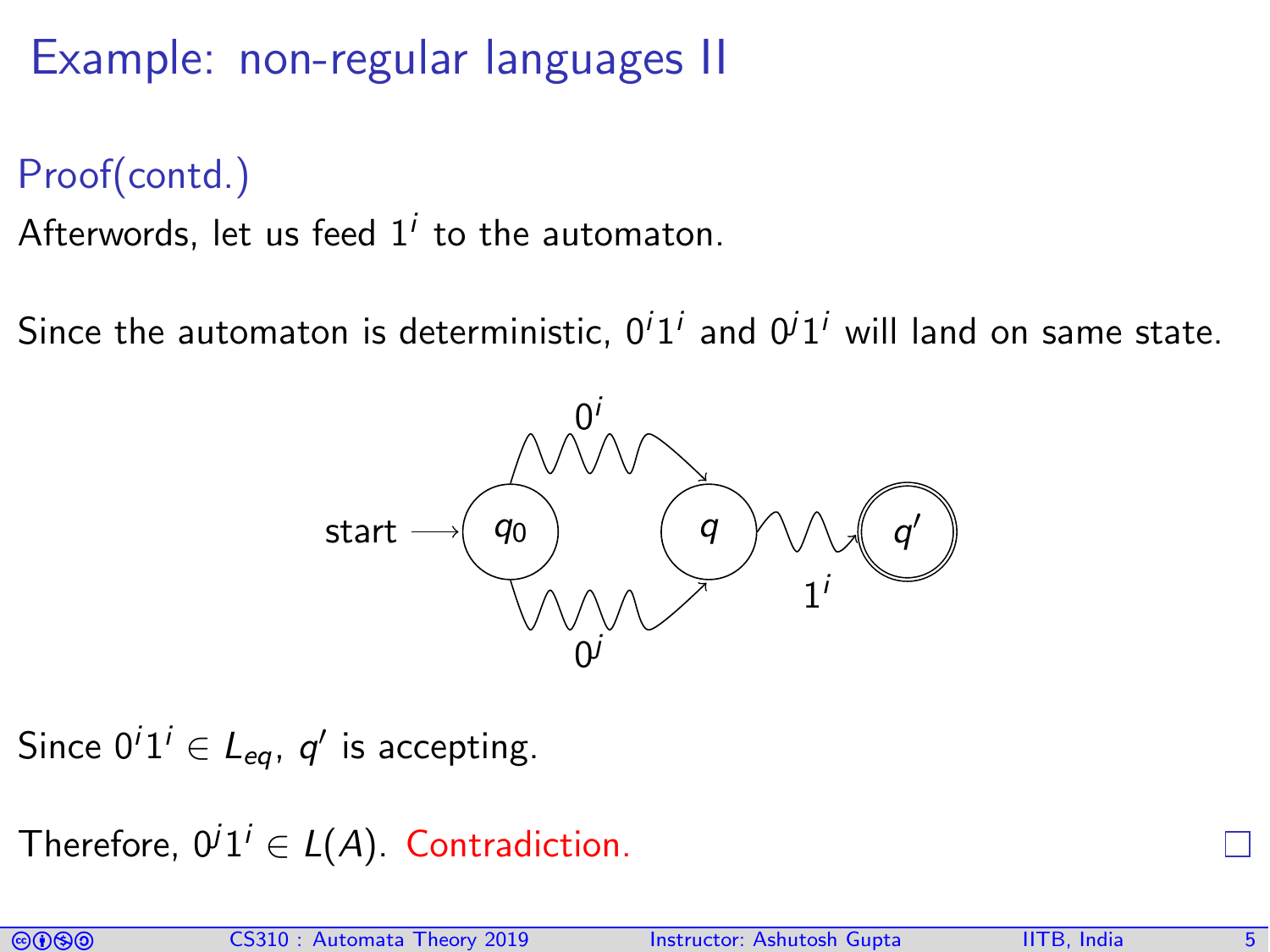#### Proving some language is not regular

The argument in the previous theorem appears to be the language specific.

However, the argument can be generalized, which is called

# pumping lemma.

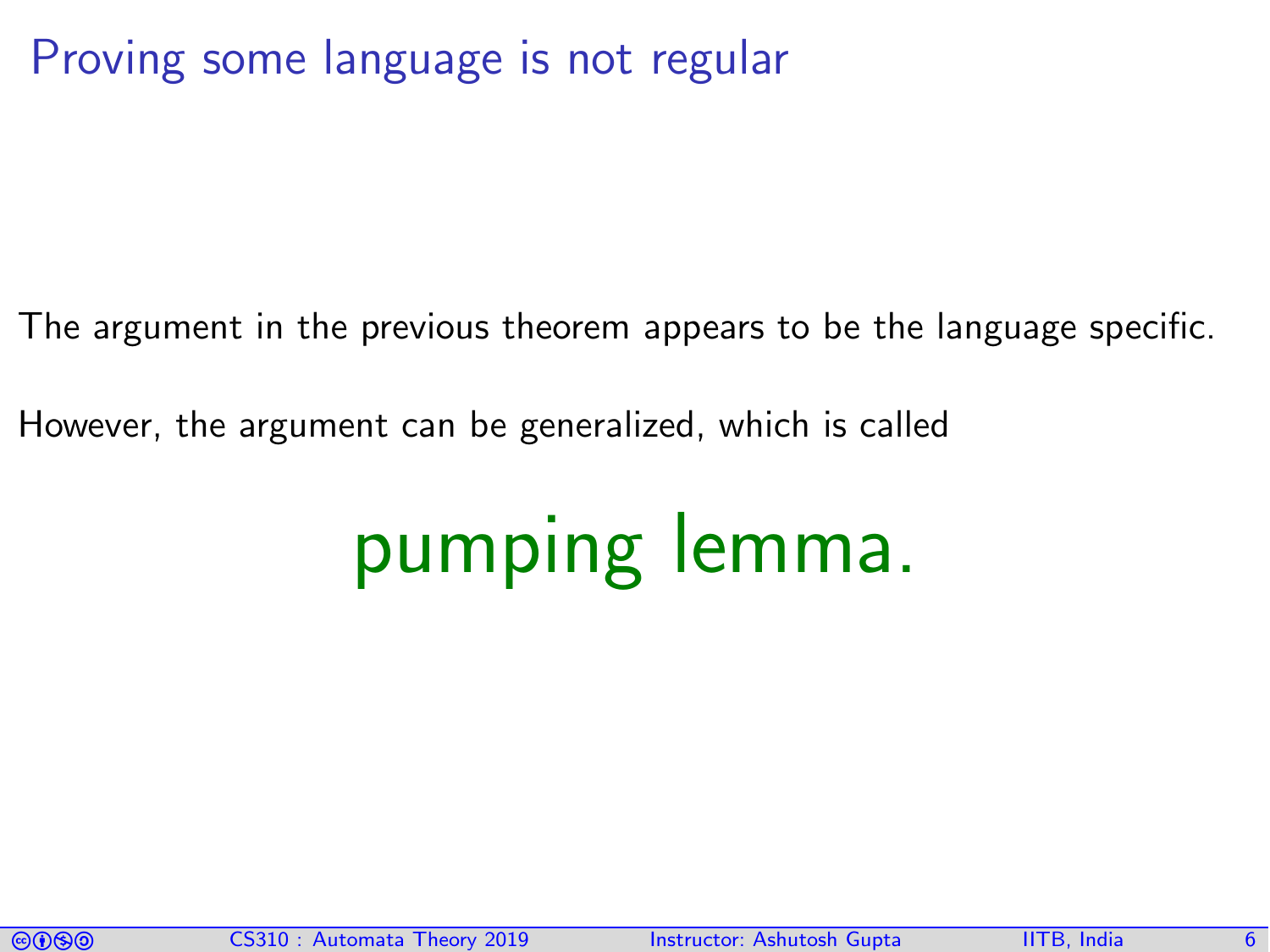## Pumping lemma

Theorem 10.2

<span id="page-6-0"></span>Let L be a regular language. Then there exists a constant  $n$  such that for every word  $w \in L$  such that  $|w| \ge n$ , we can break w into three words  $w = xyz$ , such that

- 1.  $y \neq \epsilon$ ,
- 2.  $|xy| \le n$ , and
- 3. for all  $k \geq 0$ ,  $xy^kz \in L$ .

Let us write the above lemma as a logical statement .

∃n.  $\forall w \in L$ . ( $|w| \ge n \Rightarrow \exists x yz$ . (xyz = w ∧ y ≠ e ∧ |xy|  $\le n \wedge (\forall k. x y^k z \in L))$ )

Before proving this lemma let us understand the lemma.

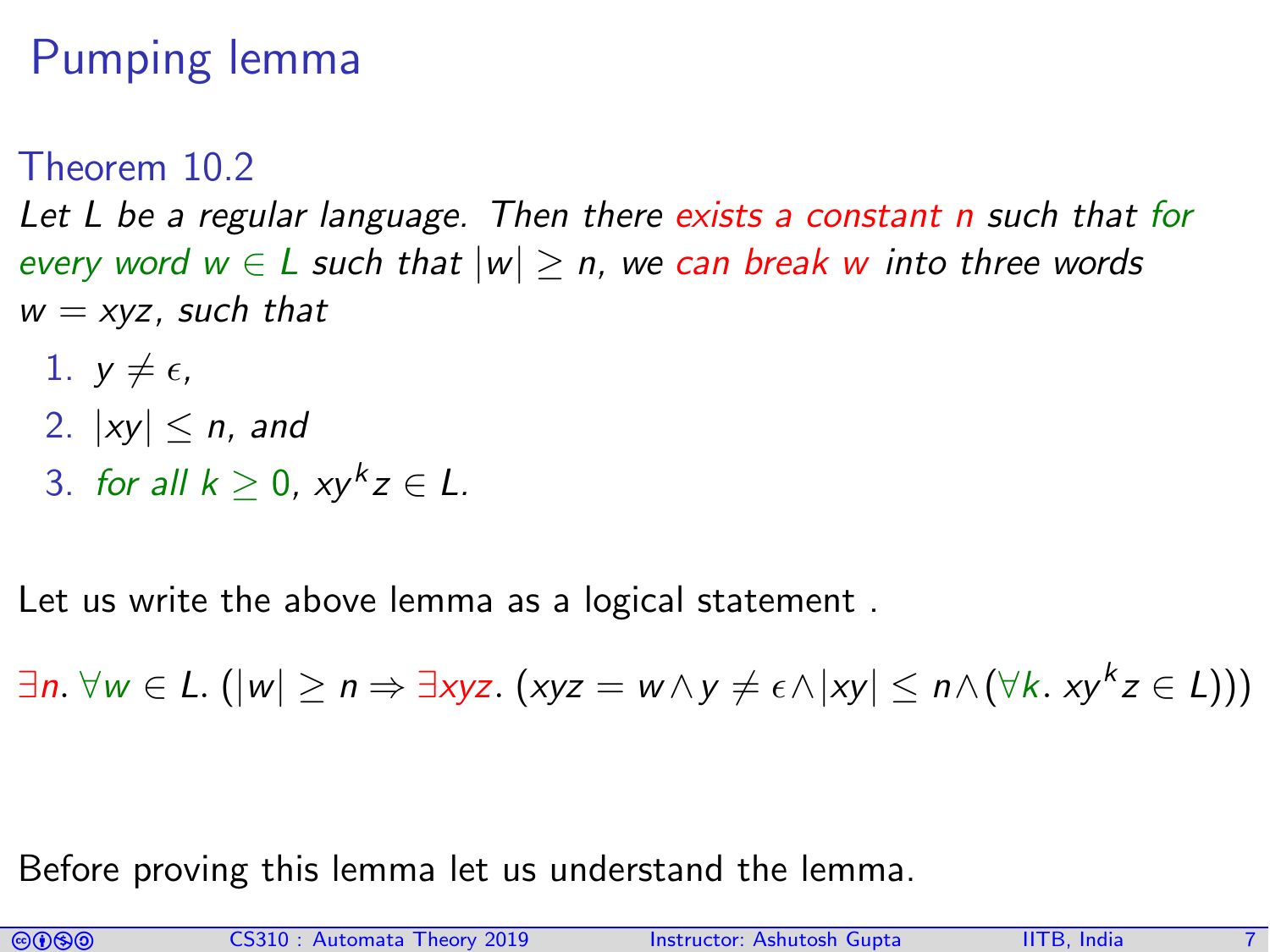## Understanding pumping lemma

We call it pumping lemma because we can "pump" y any number of times including 0.

Exercise 10.1 How many quantifier alternations are there in the lemma?

Exercise 10.2 Show pumping lemma holds on the finite languages.

Exercise 10.3 For a given n, how many xyz breaks of w are possible?

Exercise 10.4 Why  $y = \epsilon$  is disallowed?

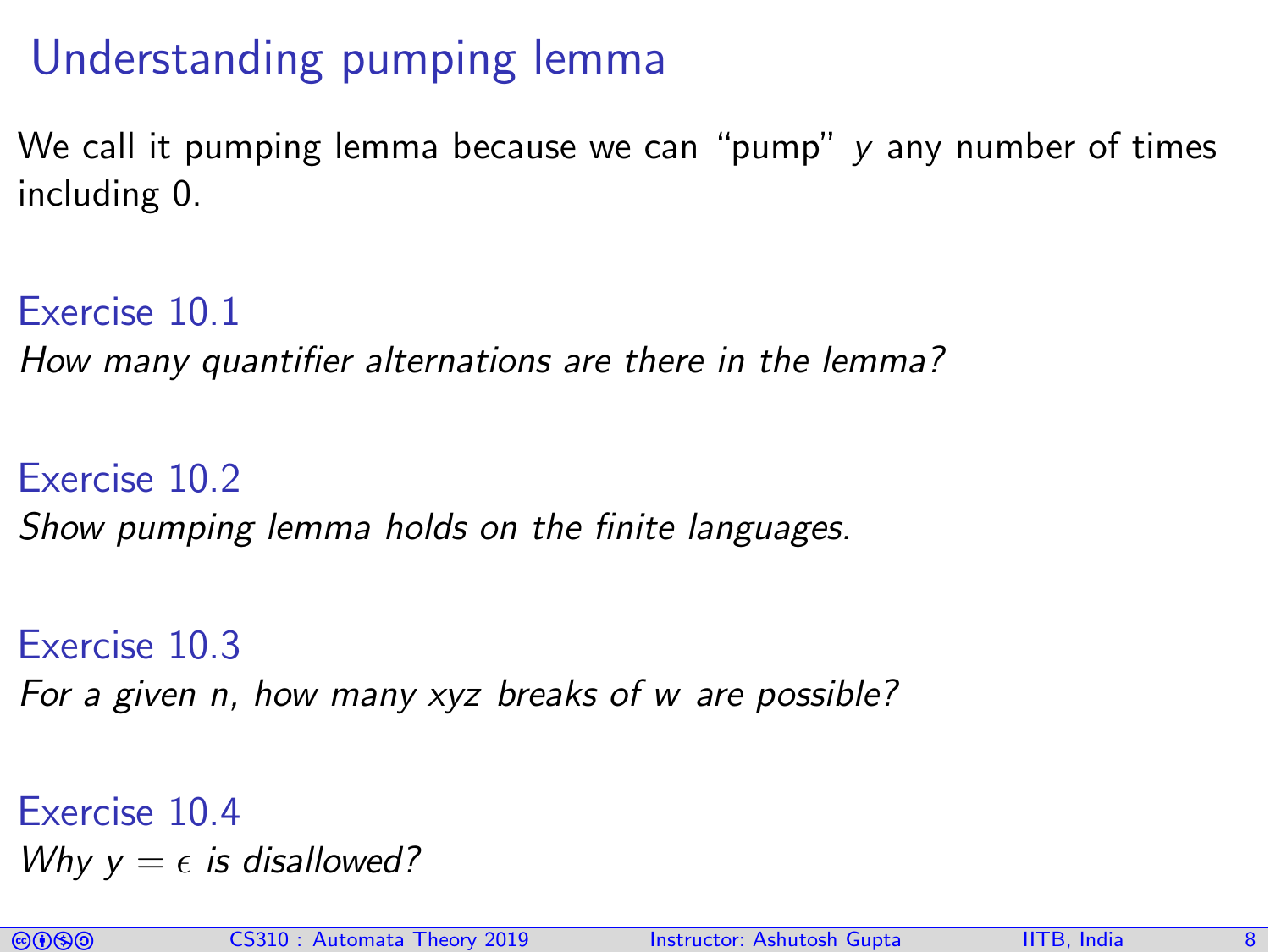## Proving pumping lemma

#### Proof ( of Theorem [10.2\)](#page-6-0).

Let us suppose L is regular. Let A be a DFA such that  $L = L(A)$ .

Let us suppose  $A$  has  $n$  states.

Now consider a word  $w = a_1 \dots a_m \in L$  such that  $m \ge n$ .

Let  $p_0, \ldots, p_m$  be the run of A on w. Therefore,  $p_m$  is an accepting state.

By the pigeonhole principle, at least two states in  $p_0,\ldots,p_n$  $\overline{n+1}$ n+1 should be equal.

Therefore, there are *i* and *j* such that  $0 \le i < j \le n$  and  $p_i = p_j$ . . ...

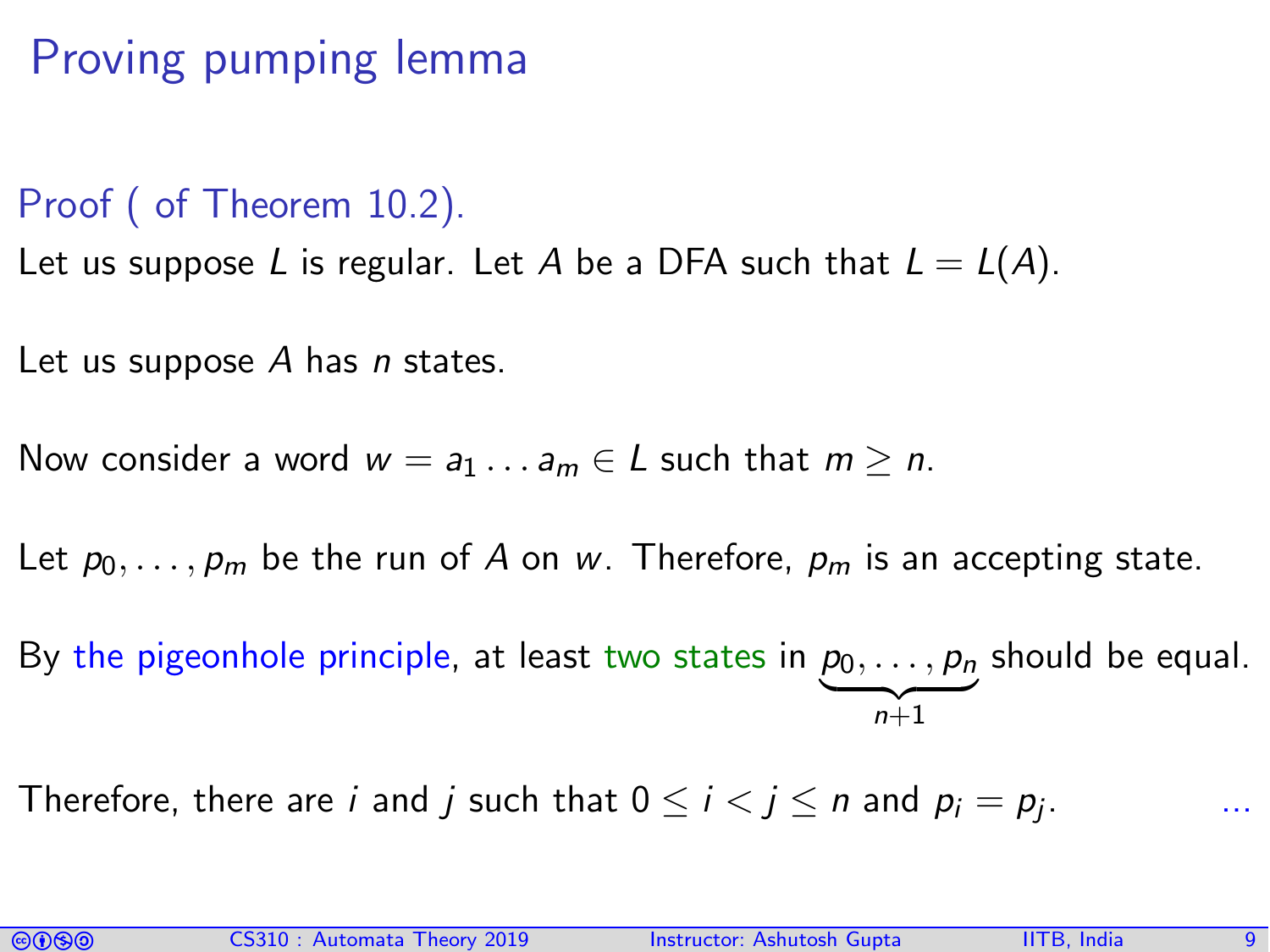## Proving pumping lemma II

Proof (contd.).

Let us propose the break of  $w = xyz$  as follows.

$$
\blacktriangleright x = a_1 a_2 ... a_i
$$

$$
y = a_{i+1}a_{i+2}...a_j
$$

$$
\blacktriangleright z = a_{j+1}a_{j+2}...a_m
$$

By construction,  $y \neq \epsilon$  and  $|xy| \leq n$ . (why?)



GOGO CS310 : Automata Theory 2019 Instructor: [Ashutosh Gupta](http://www.cse.iitb.ac.in/~akg/) IITB, India 10 Now it is clear for any  $k \geq 0$ ,  $xy^kz$  takes  $A$  to  $p_m$ , which is accepting. Therefore,  $xy^kz \in L$ .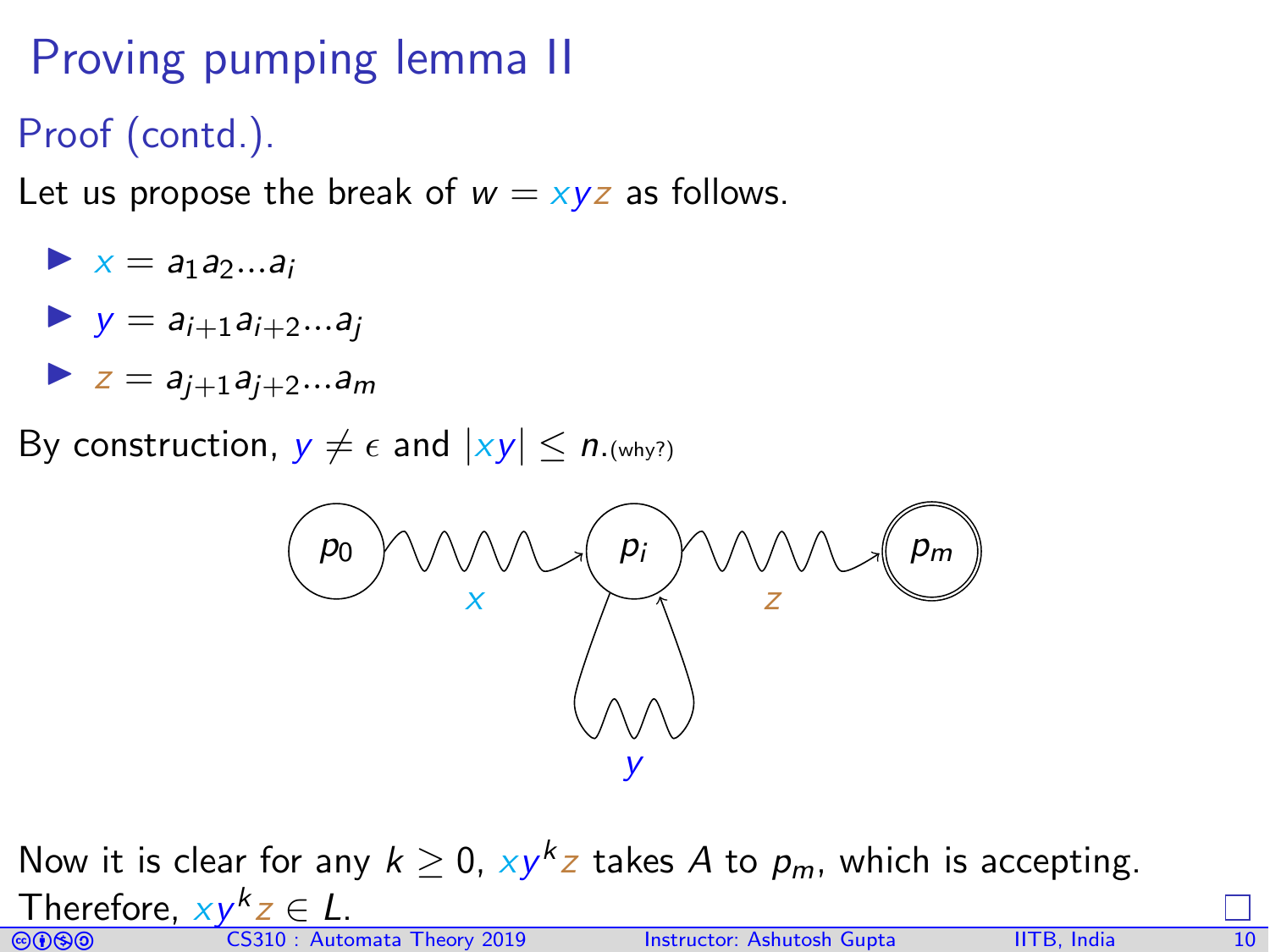#### Example: pumping words



The size of DFA is  $n = 3$ . Let us choose a word longer than n and accepting.

 $W =$  ereere

The run on the word is  $q_iq_tq_iq_tq_fq_f$ .  $\overline{n+1}$ We have  $q_t$  repeated in the first four states. Therefore,  $\blacktriangleright$   $x = e$  $\blacktriangleright$  y = re  $\blacktriangleright$  z = ere Therefore,  $e(re)^k$  ere  $\in L$ .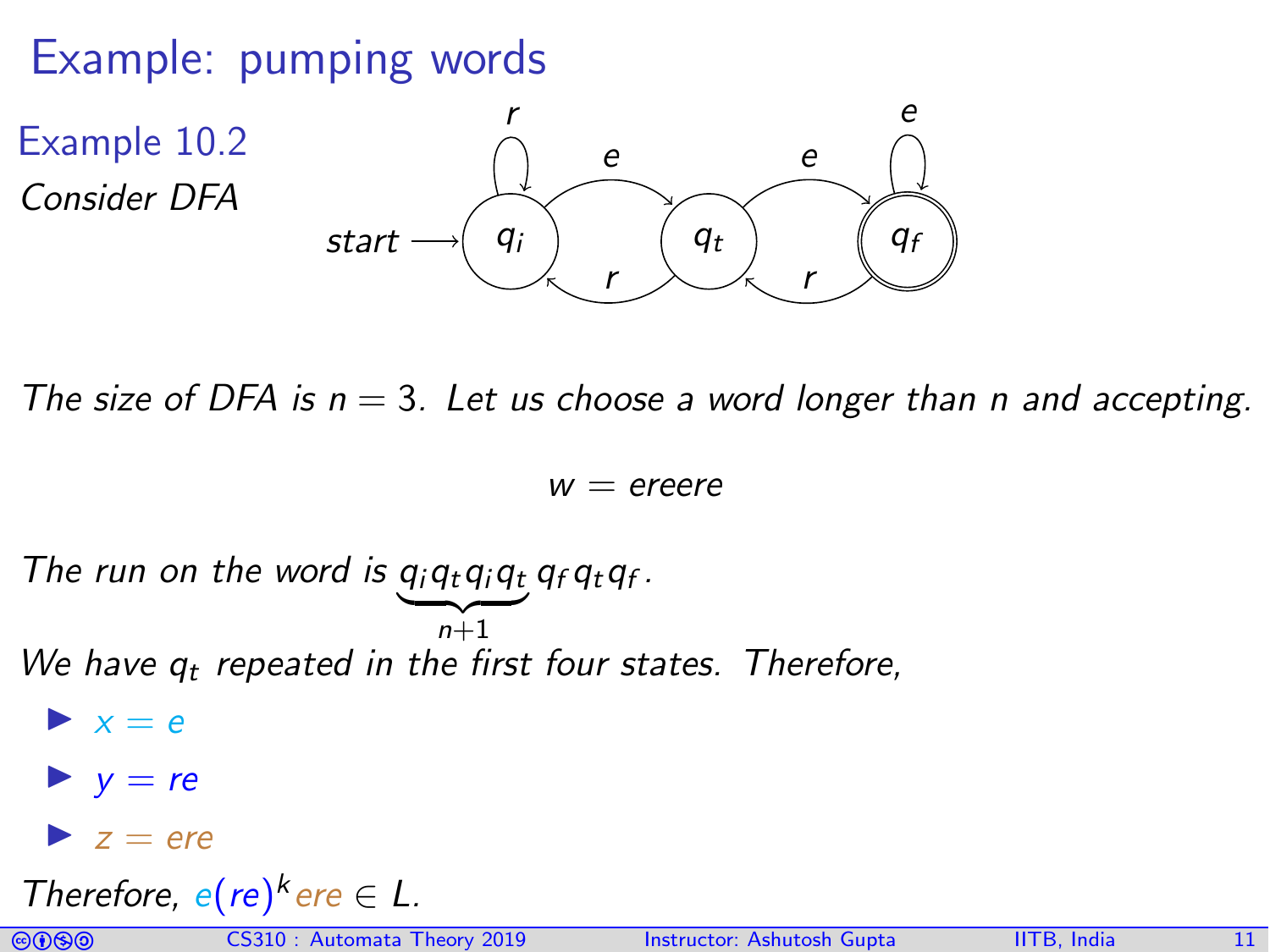#### Use of pumping lemma

Pumping lemma is very useful in proving that a language is not regular.

We apply contrapositive of the pumping lemma.

Recall the condition of pumping lemma.

∃n.  $\forall w \in L$ .  $(|w| \ge n \Rightarrow \exists x yz.$   $(xyz = w \land y \ne \epsilon \land |xy| \le n \land (\forall k. \ xy^k z \in L)))$ 

The negation of the above condition is

$$
\forall n. \ \exists w \in L. \ (|w| \geq n \land \forall xyz. \ (xyz = w \land y \neq \epsilon \land |xy| \leq n \Rightarrow (\exists k. \ xy^k z \in L)))
$$

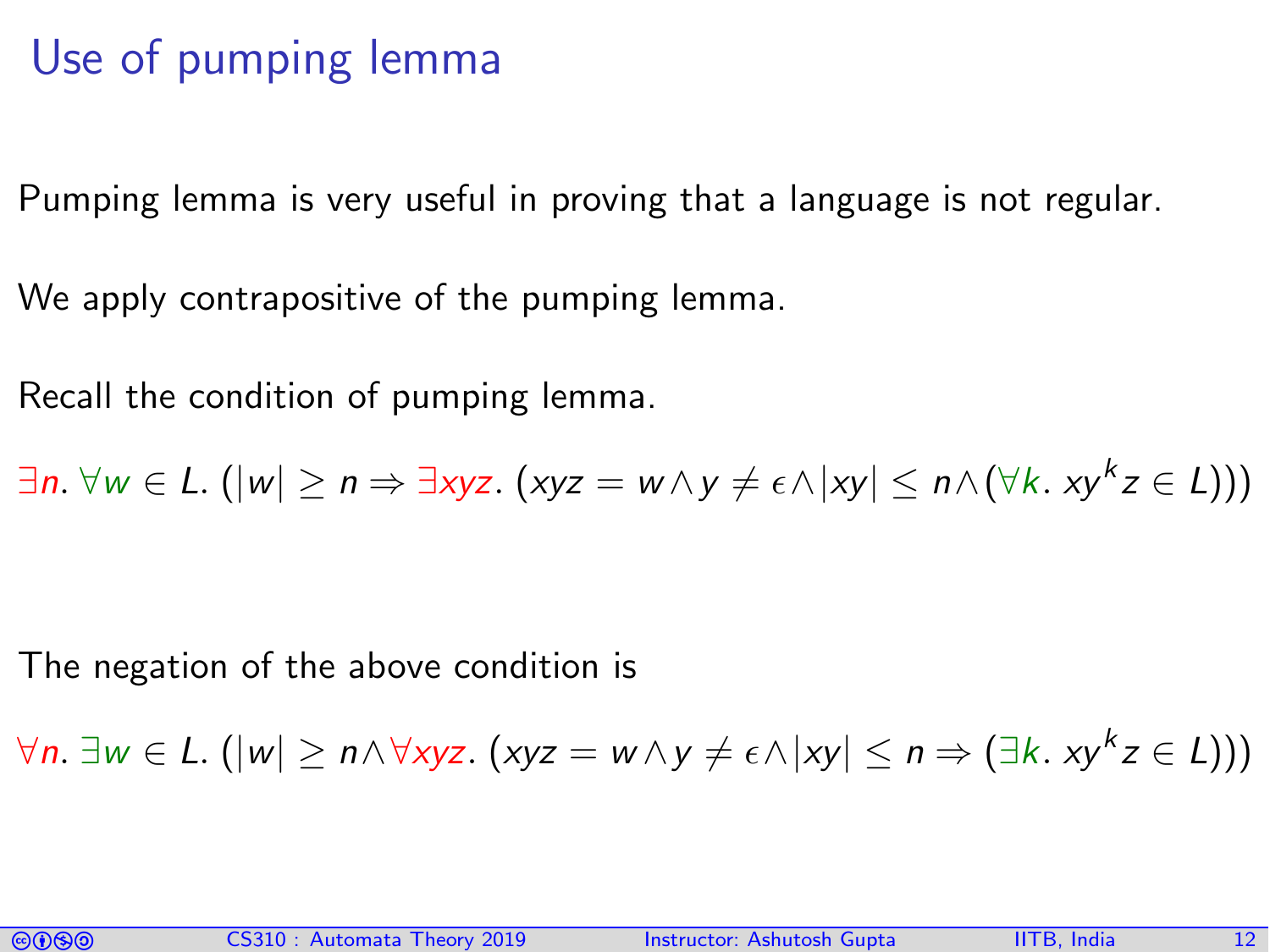## Contrapositive of pumping lemma

We can turn the formula into words.

Theorem 10.3

Let L be a language. L is not regular if, for each n, there is a word  $w \in L$ such that  $|w| > n$  and for each breakup of w into three words  $w = xyz$  such that

- 1.  $v \neq \epsilon$  and
- 2.  $|xv| < n$ .

then there is a  $k \geq 0$  such that  $xy^k z \not\in L$ .

We will see how to apply the above lemma.

#### To be continued...